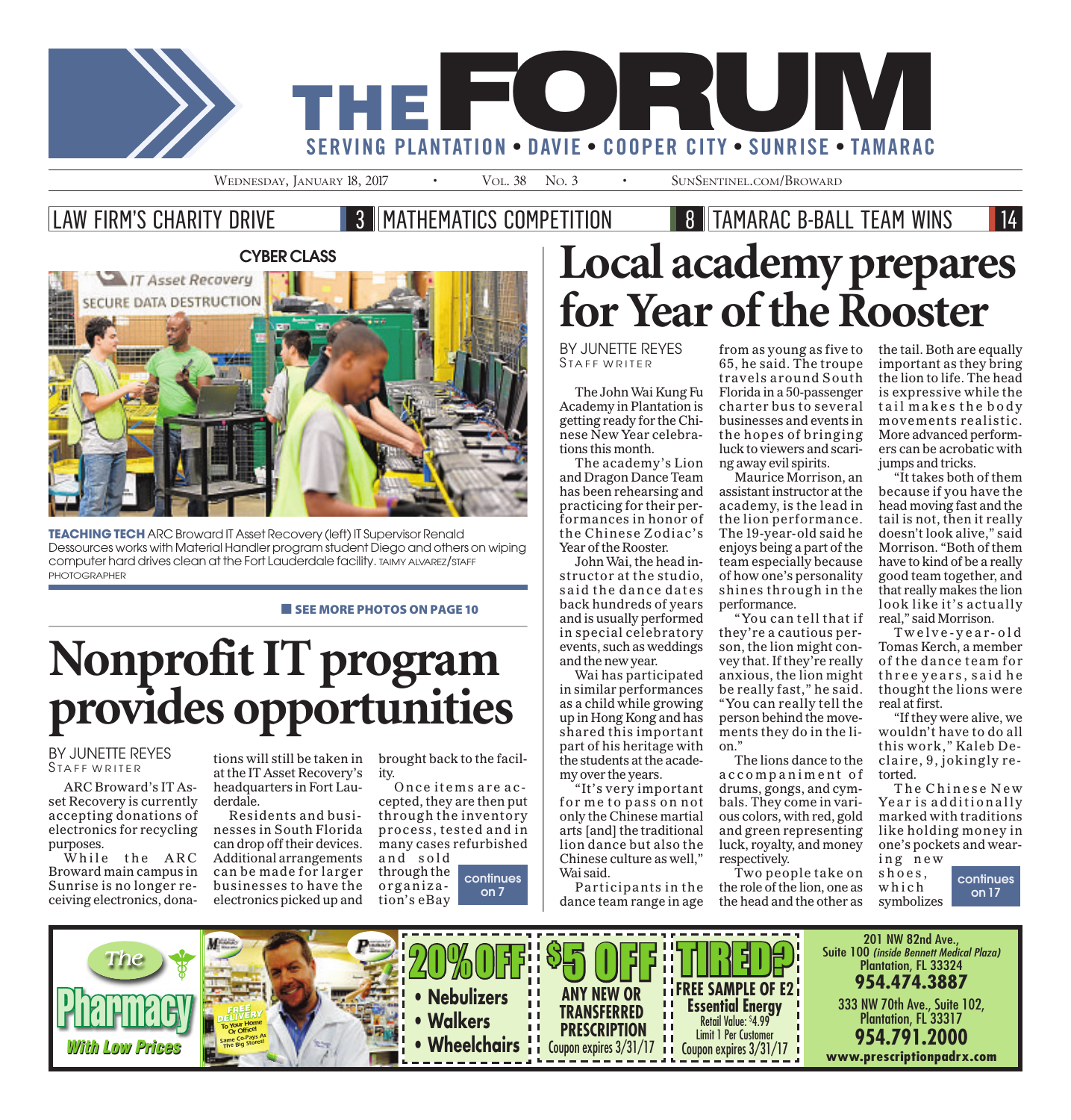### **OPINIONS & VIEWS**

## Jiggle yourwayto health

**66** Wyou sit you sit still?"

"Stop moving around so much."

This refrain is often repeated to children.

"Why are you always jiggling?" I asked m y t e enage

son when I watched him tapping his leg up and down. "Can't you sit still?"

The chorus of "stop moving" is usually di rected toward young people. Seniors, however, are told to move more.

Studies on movement patterns point out that adults are sitting too much, often eight to 10



hours a day. "Get up," they are told. "Climb stairs, stretch, walk. Stand up

> you can't, at least fidget w h ile sitting." There are consequences to sedentary habits:

diabetes, restricted blood flow to the legs. By standing and moving, blood flow remains steady. If you can't get up to walk around, the n ext best option is to fidget: tap your toes, squeeze your legs, make small movements with your hands and feet. It may be annoying to the people around you but it's good for you.

Fidgeters' first cousins are the "doodlers." Those are the folks who absentmindedly create drawings while their attention is elsewhere. According to a study published in the scientific journal *Applied Cognitive Psychology*, doodling can be an aid to memory. It limits daydreaming and helps the doodler focus on what's going on, especially at boring lectures and meetings. While cleaning out some old books, I found some of my children's school notebooks. The margins of the pages were filled with their "art." They were good students, so maybe the doodling helped them to pay attention in class.

I doodle during telephone conversations where I might otherwise lose interest and tune out. There is no way I can doodle, however, when using an iPhone. What does that say about the future of creativity? Doodler fans say that in addition to possibly creating a work of art, the "artist" is better able to concentrate and remain in the present moment. As a side benefit, doodling may foster creative thinking similar to dreaming during sleep. Instead of thinking of the doodle as a time waster, it can serve to free imaginative thinking.

There is another aspect to the "movement pushers." If everyone around you is moving double taging your health." The article even posted a guide to "deskercize" while working at your computer. Studies from the American Medical Association and Centers for Disease Control and Prevention also report that sitting can be deadly. There was a time when sitting properly was ad-

time, sitting still and quiet may seem sloth-like. Sitting around looks lazy. *Tim e* magazine once warned "sitting is sabo-

mired, especially for children. A 1946 children's book by Munro Leaf offered instructions on the importance of "sitting and standing right" ("How to Behave and Why"). Today, in the age of ADD and ADHD, teachers are more accepting of some of their students' needs to move around and wiggle or squirm. The children are not being naughty. They are "active physical learners" as long as they are also listening to the work being taught.

Now that I've learned how important movement is to health, I try to get up and move at every television commercial. The downside is that when I get up, I head for the refrigerator and that has some undesirable consequences.

*Dorothy Dworkin is a freelancer writer and writing teacher in Boynton Beach. Email comments to kabarnett@tronc.com.*

are also sometimes taken apart for other uses.

Julia Price, the vice president of programs and mission based enterprises, said the business has been operating for16 years.

What sets the IT organization apart from others is that it maintains the ARC Broward mission of providing services and opportunities for individuals with developmental disabilities.

A 12-week training opportunity, called the Material Handler Program, is offered for adults where they learn how to process the products received.

"They'll help with product that comes into the warehouse, they learn how to inventory product, they learn how to 'de-manufacture' or take it apart, they assist with some of the refurbishment activities and some of the sales activities as well," Price said.

Many of the students are then employed and heavily involved within the facility's operations once their training is completed. ARC Broward also assists these individuals in finding jobs within neighborhoods and locations that are more convenient and suitable for them.

Zach Abecassis became an associate computer technician at the IT Asset Recovery headquarters after progressing through the Material Handler Program. Abecassis was eventually employed full time and is now responsible for handling products through eBay.

He felt the opportunities presented have been beneficial to individuals like him.

"Most of them just stay home because no one wants to give them a chance, and they're all alone. This gets them active outside of their house, builds their confidence and working with people," said Abecassis.

Abecassis said he was out of a job two years ago and can now proudly put this experience on his resume.

The ARC Broward IT Asset Recovery headquarters is located at 3300 SW13th Ave. in Fort Lauderdale. Drop off hours<br>are from 8:30 a.m. to 4:30 are from 8:30 a.m. to 4:30 p.m. Monday through Friday.

For information, call 954-577-4160, visit Arcbrowarditasset.com or email info@arcbrowarditasset.com.

*junreyes@tronc.com*